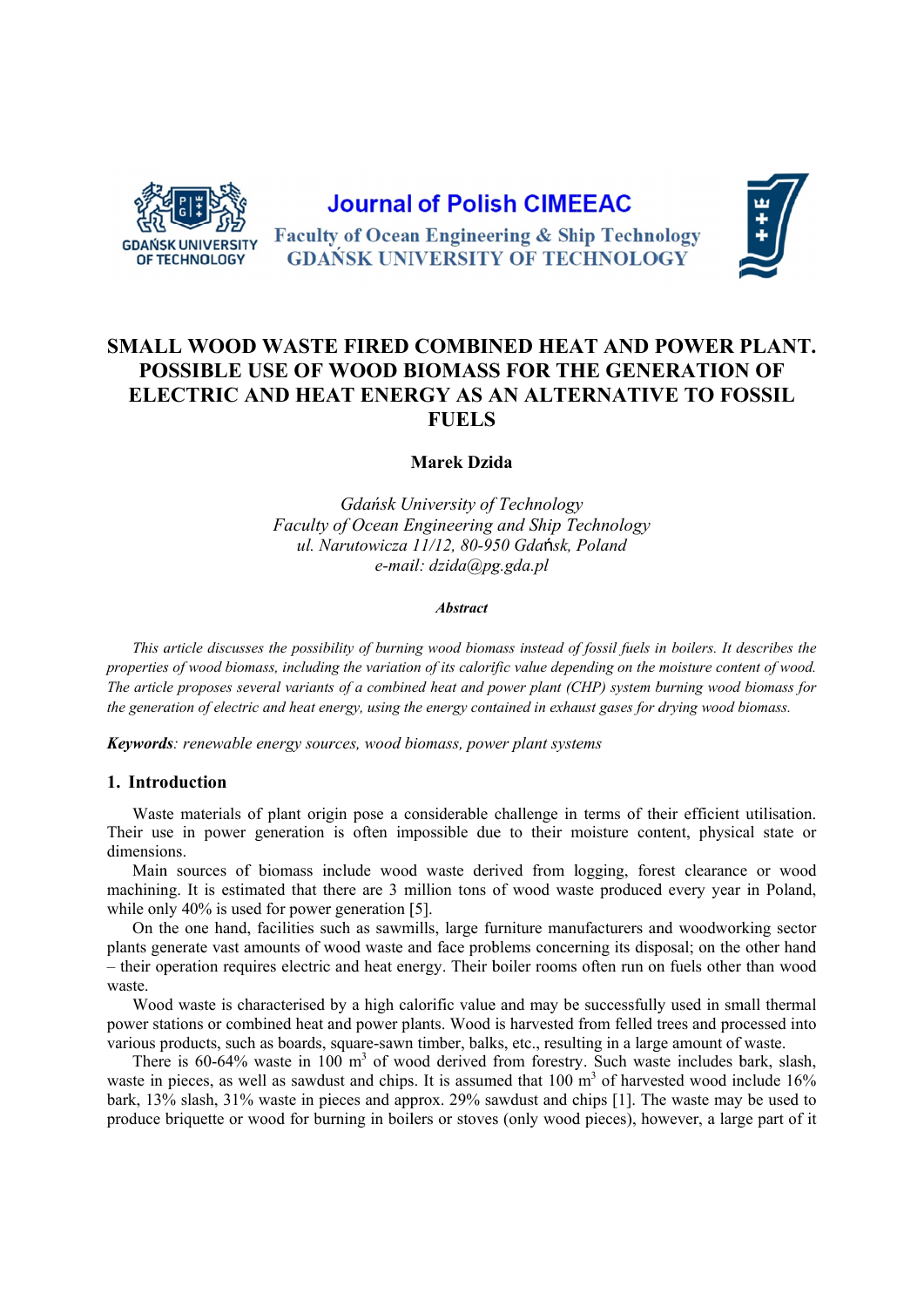is still not utilised.

 Wood biomass may also be produced from wood acquired as a result of the restoration of green areas and forests, orchards or urban greenery purges or the recycling of wood-based materials.

 A considerable challenge in the combustion of wood or wood waste is the high dependence of the calorific value of this fuel on the wood moisture content.

 This article presents an alternative use of wood biomass for generating electric and heat energy in a small power plant. Such a power plant may become an alternative to a conventional fossil fuels fired power plant and may be adapted to burning wood waste from wood processing plants: sawmills, furniture manufacturers, etc. It provides for the possibility of utilising waste from such plants and establishes a source of inexpensive electric and heat energy for manufacturing purposes. Furthermore, as the energy is derived from wood biomass, such a power plant is considered environmentally friendly.

## **2. Calorific value versus moisture content**

 The calorific value of wood or wood waste depends most of all on the wood moisture content and density.

 Wood moisture content is a ratio between the weight of the water in the wood and the weight of the wood itself, expressed as a percentage. Completely dry wood may only be obtained in a laboratory setting as a result of artificial drying at a temperature of approximately 1000°C, while protecting it against absorbing moisture from the surroundings.

 Freshly harvested wood has varying moisture content that depends on the type of wood and its age, its growing conditions and the time it was harvested [6]. The moisture content of freshly harvested wood is 50-60%, after a year of seasoning  $-25-35$ %, and after many years of storage  $-15-20$ % [4]. 8-12% moisture content may only be reached with a forced drying process in kilns or enclosed heated spaces.

 A property that differentiates wood fuels from fossil fuels is their high content of volatile matter: approximately 75-83% of dry matter evaporates during heating, while the remaining part includes 15-24% non-volatile carbon compounds (combined carbon) and 0.3-4% ash, Table 1.

| Wood type                             | chemical analysis<br>% by weight] |       |      | Chemical composition<br>[% by weight] |      |          |      |          |          | Calorific value<br>[ $MJ/kg$ ] |        |
|---------------------------------------|-----------------------------------|-------|------|---------------------------------------|------|----------|------|----------|----------|--------------------------------|--------|
|                                       | SL                                | W2    | a    | $\mathcal{C}$                         | Η    | $\Omega$ | N    | S        | Cl       | Wu                             | $Wu^*$ |
| Fir                                   | 82.1                              | 17.46 | 0.44 | 51.2                                  | 5.98 | 42.1     | 0.06 | 0.03     | 0.19     | 20.42                          | 19.115 |
| Pine                                  | 75.6                              | 21.37 | 3.03 | 51.3                                  | 4.69 | 40.3     | 0.51 | 0.02     | 0.02     | 20.588                         | 19.565 |
| Oak                                   | 86.2                              | 13.5  | 0.3  | 50                                    | 5.92 | 43.7     | 0.03 | 0.01     | 0.01     | 19.478                         | 18.186 |
| Poplar                                | 86.1                              | 12.24 | 1.66 | 50.8                                  | 5.89 | 41       | 0.59 | 0.02     | 0.04     | 18.931                         | 17.646 |
| Willow 1                              | 79.5                              | 18.5  | 2    | 48.4                                  | 5.87 | 43.3     | 0.42 | $\theta$ | 0.01     | 19.1                           | 18.02  |
| Willow <sub>2</sub>                   | 80.8                              | 17.6  | 1.6  | 48.2                                  | 5.84 | 43.4     | 0.41 | 0.05     | $\theta$ | 19.6                           | 18.326 |
| Spruce                                | 84                                | 13.9  | 2.1  | 48.9                                  | 5.78 | 43       | 0.2  | $\theta$ | $\theta$ | 19.533                         | 18.246 |
| Birch                                 | 78.7                              | 20.98 | 0.32 | 48.7                                  | 6.4  | 44.5     | 0.08 | $\theta$ | $\theta$ | 19.223                         | 17.892 |
| Beech                                 | 75.2                              | 24.2  | 0.6  | 48.1                                  | 6.4  | 44.8     | 0.08 | $\theta$ | $\theta$ | 18.833                         | 17.53  |
| Wheat straw                           | 78.9                              | 15.2  | 5.9  | 46.4                                  | 5.67 | 40.8     | 0.69 | 0.1      | 0.44     | 18.252                         | 17.016 |
| Miscautius                            | 82.1                              | 16.4  | 1.5  | 48.4                                  | 6.3  | 43.3     | 0.3  | 0.1      | 0.13     | 19.98                          | 18.205 |
| Miscautius (dried)                    | 75.4                              | 20.55 | 4.05 | 47.3                                  | 5.79 | 41.9     | 0.43 | 0.06     | 0.47     | 19.36                          | 18.097 |
| Urban greenery<br>(contaminated wood) | 57.2                              | 15.7  | 27.1 | 34.1                                  | 3.32 | 34.5     | 0.81 | 0.08     | 0.09     | 14                             | 13.28  |
| Urban greenery<br>(wood)              | 71.7                              | 20    | 8.3  | 48.1                                  | 5.76 | 37       | 0.64 | 0.1      | 0.1      | 18.14                          | 16.883 |

*Tab.1. Composition and calorific values of selected types of dry biomass in acc. [3]* 

*SL–volatile substances; W2–combined carbon; a–ash; C-carbon; H-hydrogen; O-oxygen; N-nitrogen; S-sulphur; CI-chlorine* 

*\*) – calorific value calculated by applying formula (1)*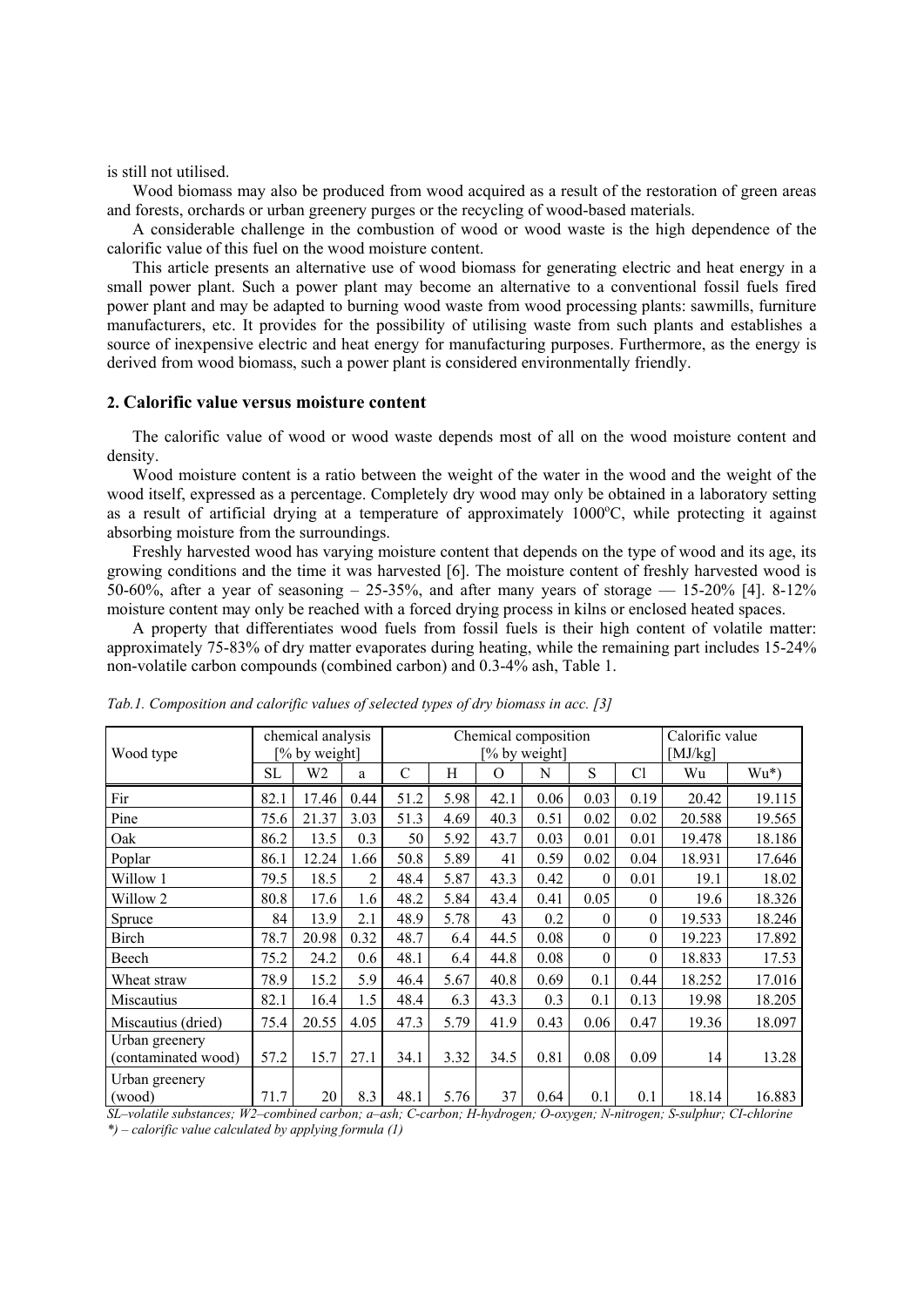The chemical composition (Tab.1) of different types of wood also depends on the function performed by a particular section of the plant; that is why the stem, root, bark, etc. all have a different composition. Data given in the Table show that on average wood used for energy production contains as follows:

| carbon   | $-C$                       | 48-51%        |
|----------|----------------------------|---------------|
| hydrogen | – H                        | $4.7 - 6.5\%$ |
| oxygen   | $-\Omega$                  | 40-43%        |
| nitrogen | $-\mathop{\rm N}\nolimits$ | $0.1 - 0.5\%$ |
| sulphur  | $-S$                       | $0 - 0.02%$   |

 It may be concluded that many types of wood contain no sulphur or their sulphur content is minimal, such as not exceeding 0.02%, therefore, after burning they do not generate sulphur oxides (SOx) and may be considered environmentally friendly.

 The calorific value of wood that can be found in different sources most often refers to dry wood with zero moisture content. Wood of such a calorific value is not used for combustion. The calorific value of wood biomass is also given in Table 1. The calorific value of dry wood depends on the type of wood and amounts to 18-21 MJ/kg. It must be noted that bark, i.e. the outer surface of wood, is characterised by a similar calorific value to wood proper and amounts to 7-21 MJ/kg, while its ash content is approximately 1-3% [1].

 The calorific value of dry wood may be determined from the dependence on the percentage composition of wood. There are many formulas describing the calculation of the calorific value of wood. References [3,2] provide the following dependence that enables the calculation of dry wood calorific value:

$$
Wu = 0,341 \cdot C + 1,322 \cdot H - 0,12 \cdot (O + N) + 0,0686 \cdot S - 0,0153 \cdot a \quad \left[\frac{MJ}{kg}\right] \tag{1}
$$

while the content of elements in the wood and ash a should be given in percentage content in the weight of the wood.

 Table 1 also lists the calorific value of wood calculated using dependence (1). The error between the calorific value given in references [3] and the calculated one does not exceed 2-6%.

 Water (moisture) content significantly affects the fuel calorific value. References [3] provide a dependence describing the determination of calorific values depending on the moisture content of wood.

$$
Wd = (Wu - r_{25^{\circ}C} \cdot \frac{H}{2} \cdot M_{H_2O}) \cdot (1 - w) - r_{25^{\circ}C} \cdot w \qquad \left[\frac{MJ}{kg}\right] \tag{2}
$$

|   | where Wu [MJ/kg]          |  | - calorific value of dry wood,               |
|---|---------------------------|--|----------------------------------------------|
|   | $r_{25^{\circ}C}$ [MJ/kg] |  | heat of water evaporation at $25^{\circ}$ C, |
|   | $M_{H_2O}$ [kg/mol]       |  | water molecular mass,                        |
| H |                           |  | mass fraction of hydrogen in wood,           |
| w |                           |  | mass fraction of water in wood.              |
|   |                           |  |                                              |

 Fig. 1 shows the calorific values of selected types of biomass depending on their water content in the weight of the wood. The calorific value decreases with the water content of wood for all types of fuels shown in the diagram. This dependence is highly linear. The presented analysis shows that the calorific value of harvested wood of approximately 50% moisture content equals 40% of the calorific value of dry wood (a 2.5-fold reduction). The calorific value of wood seasoned for one year (30% moisture content) is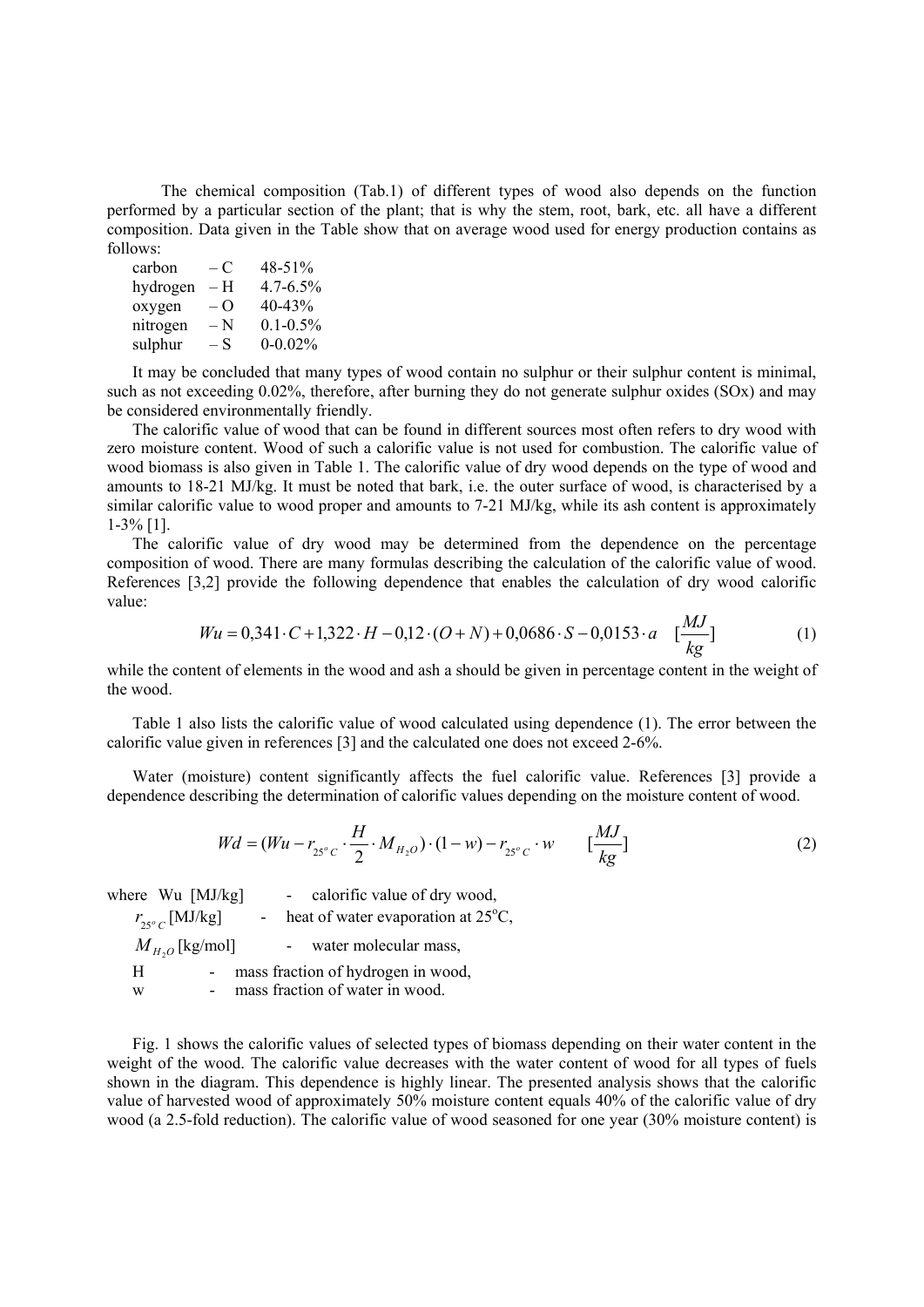60% of the dry wood value (a 1.6-fold reduction). In the case of wood seasoned for several years (20% moisture content) it drops down to 72% in relation to the calorific value of dry biomass (1.4-fold reduction).



Forced drying of wood provides for 10-12% moisture content and as a result the calorific value of such a fuel drops down to 83% (1.2-fold reduction) of the calorific value of dry wood, i.e. the fuel of such moisture content provides for the highest possible calorific value of wood biomass in actual conditions. The changes are presented in Fig. 1 and 2. According to the previous description, zero moisture content in wood biomass cannot be maintained, that is why in actual conditions the calorific value should be referenced to wood biomass of 10% moisture content. Fig. 2 shows alternative trajectories of the biomass calorific value with reference to zero moisture content (Curve 1) and 10% moisture content (Curve 2). The trajectory of the curves shows that in actual conditions an increase in moisture content from 10% do 20% results in a decrease in the calorific value by 12.5%, while an increase in moisture content to 30% results in a decrease in the calorific value to 25% and for 50% moisture content it drops down to 60% of the calorific value of wood of 10% moisture content.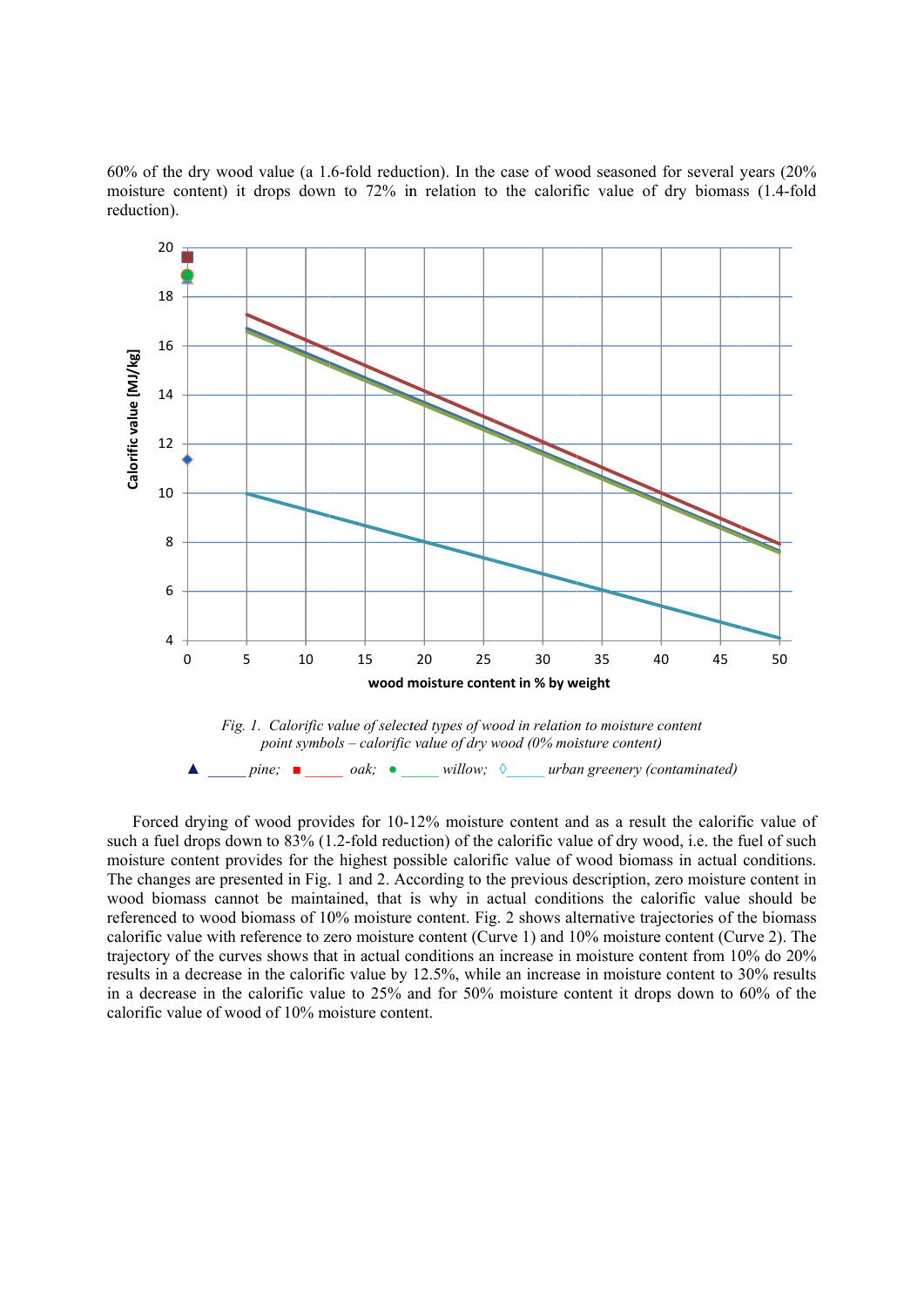

Fig. 2. Referenced calorific value of willow in relation to wood moisture content *\_\_\_ (1) - reference t to the calorific c value of dry w wood; \_\_\_ (2) - reference to th he calorific va alue of wood of of 10*% *moistu re content*

The analysis shows that wood biomass including wood waste and bark is characterised by high calorific values. The calorific value of wood significantly decreases depending on the increased water content of the wood, that is why forced wood drying more than doubles the calorific value of biomass of 10% moisture content in relation to wood of 30% moisture content. This fact is of great importance to wood-fired power plants. Forced drying must be used in order to obtain biomass of 10% moisture content because natural seasoning only provides for 15-25% moisture content. Heat energy and air of the temperature of 100°C are both necessary for forced wood drying. It is assumed that 1000-2000 MJ of heat is necessary for drying  $1 \text{ m}^3$  of wood (depending on the starting temperature and the moisture content of the wood), while the time it takes for biomass to reach approximately 10% moisture content is between three and four weeks. The drying times are given for the method of drying wood used in furniture manufacturing or structural lumber, where cracking, bending, warping, etc. should be avoided. The actual wood biomass drying time would probably be shorter, as wood fuel does not require such a strict drying regime.

The use of wood biomass in the power plants discussed in the article also provides for the possibility of using waste heat contained in the exhaust gases from a boiler or a gas turbine for drying wood without increasing the costs of energy supplied to the wood kiln chambers. This leads to lower heat and electric energy costs. A reduction in wood biomass moisture content doubles the calorific value of freshly harvested d wood.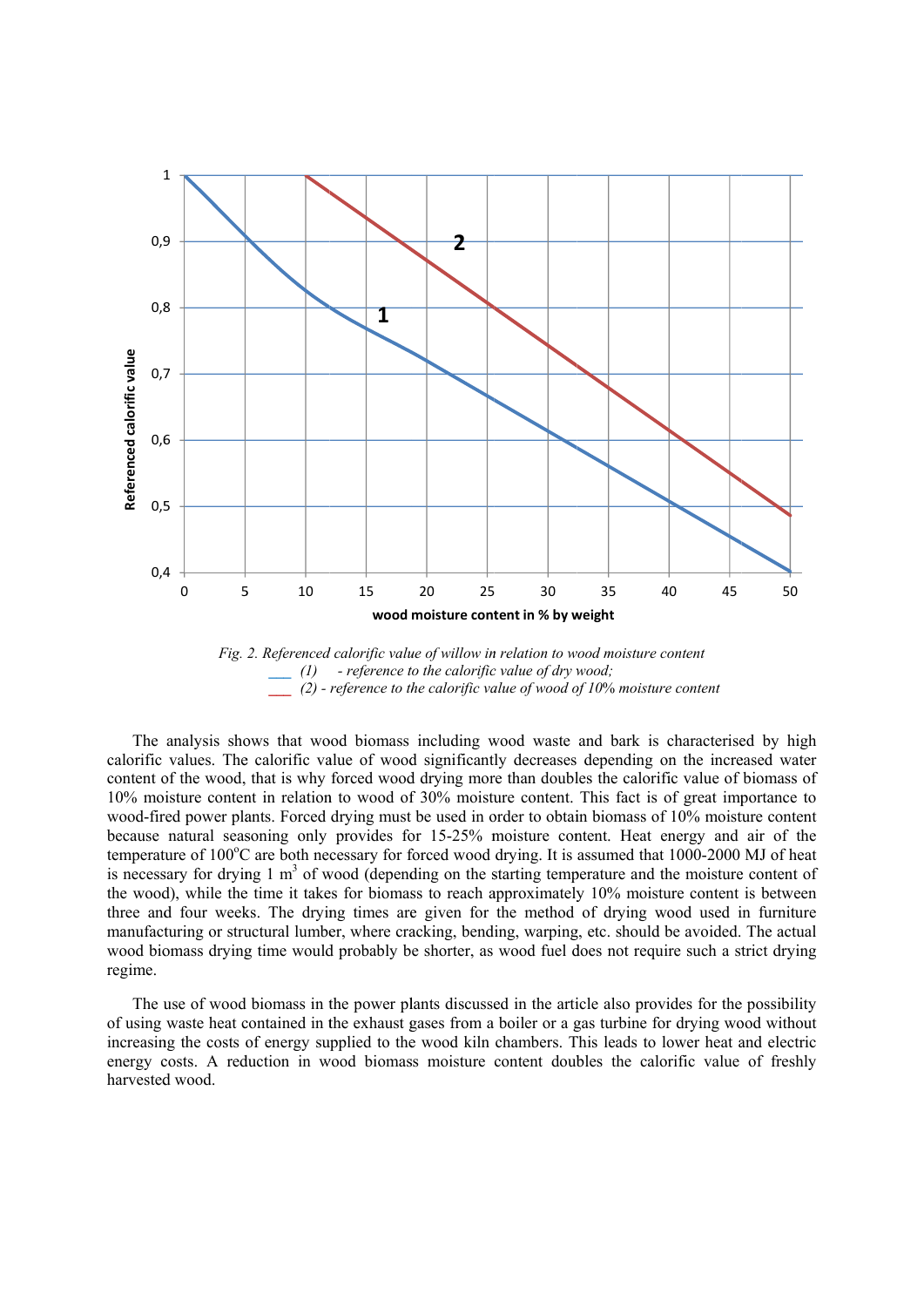## **3.** Models of cycles of combined heat and power plants burning fuel derived from waste **wood d**

Several power plant system cycles are suggested for the use of wood biomass as a fuel. It was assumed that wood biomass would be burned in the boiler and that the cycles of a steam turbine or a gas turbine would be used. The power plant would be used for producing electric and heat energy. Heat energy contained in exhaust gases from the boiler would be used for drying wood biomass. Such a solution would make it possible to increase the calorific value of wood biomass, while reducing its moisture content.

#### **3.1. Conventional power plant with a heating steam turbine – variant A**

The CHP diagram in Fig. 3 shows a system with a conventional heating steam turbine cycle. Some of the steam is used for heating water in a district heating heat exchanger (DHHE) and the condensate is drained to the deaerator. If the correct temperature of feed water at the deaerator outlet is not reached, steam from an additional (valve controlled) turbine coupling is supplied to the deaerator. Exhaust gases are released from the boiler to a wood drying kiln (WDK). In case of exhaust gas temperature falling below 100°C, a vacuum deaerator is used. The steam turbine drives an electric generator.



*Fig.* 3. Diagram of a combined heat and power plant system with a heating steam turbine – variant A

#### **3.2. Power plant with a gas turbine and a boiler fed with air from a fan – variant B**

In this solution a gas turbine is used in which air is the working medium. The function of a gas turbine combustion chamber is served by an exhaust gas and air type exchanger in which compressed air from the compressor is heated to a set upper temperature of the cycle. The exchanger is installed in the boiler furnace chamber.

The boiler is fed from a separate air fan. Working air from the gas turbine is not supplied to the boiler; the boiler air and the working medium cycles of the gas turbine cycle are separated.

In this solution the hot working medium from the gas turbine  $-$  the air  $-$  is directed from the turbine outlet to the DHHE where it heats up heating water. Air temperature at the DHHE outlet is high and may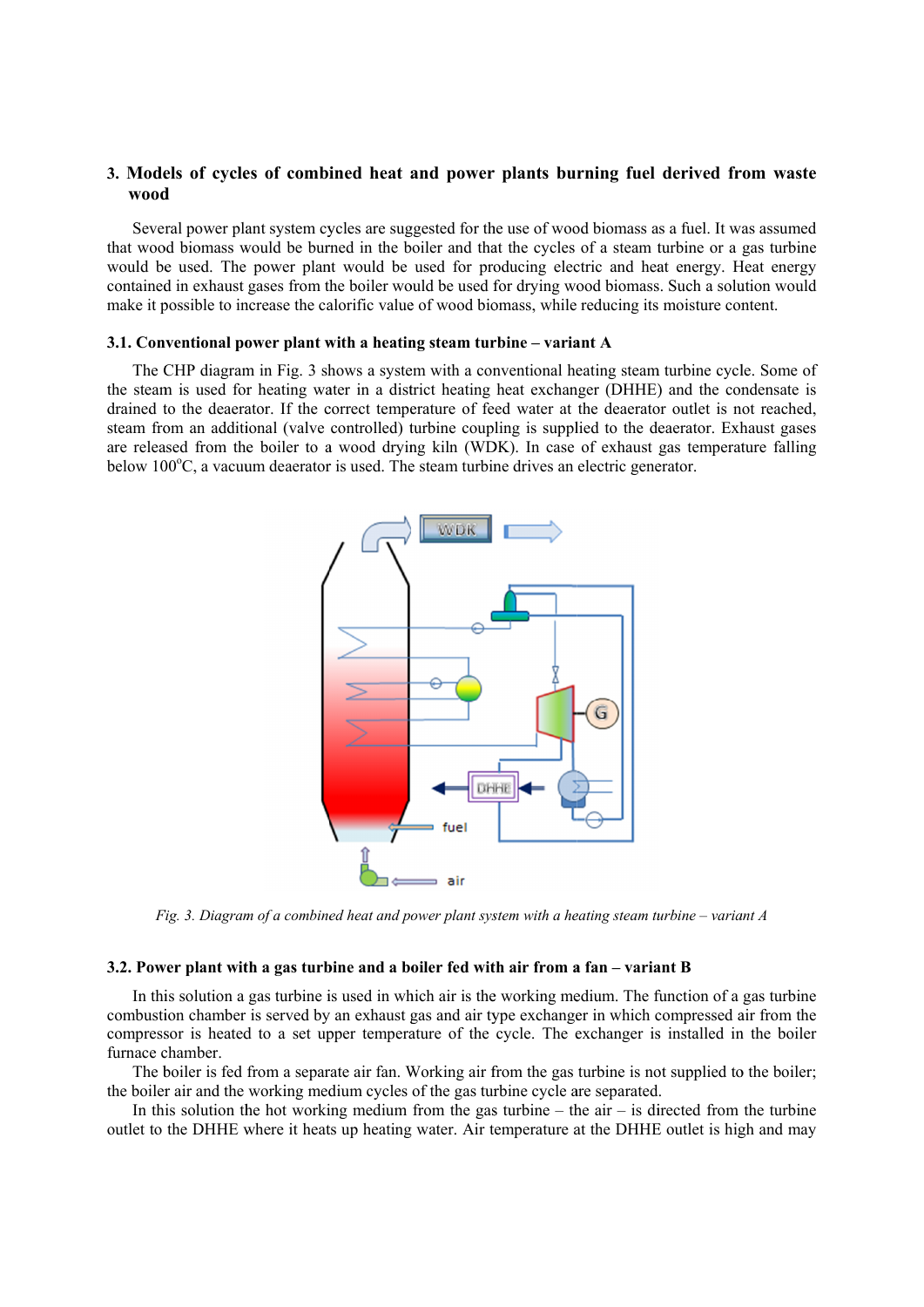be directed to the WDK chamber. In this case the air is clean and hot, therefore, the chamber may be used for drying structural lumber, not wood biomass. Two variants of a CHP system with a gas turbine are shown in Fig. 4.

In variant B1, Fig. 4a, an additional steam turbine cycle is used (a combined gas and steam system). Exhaust gas in the boiler, at the outlet of the gas turbine cycle heat exchanger area, releases its heat to the steam turbine cycle. The steam turbine is equipped with a single coupling for the steam heating the deaerator. Electric energy is produced in a generator driven by the gas and steam turbine. The selected generator may be a single unit driven by the steam and gas turbines simultaneously, or each turbine may have a separate generator. Exhaust gases at the boiler outlet feed a wood drying kiln. With direct exhaust gas feeding, the kiln may be used for drying wood waste. In the case of drying structural lumber, warm air should be used (therefore, an additional exhaust gas and air exchanger is required).



*Fig. 4. D Diagram of a c combined heat t and power pl lant system wi ith a gas turbi ine and a boile er fed with air r from a fan* 

- a- variant  $BI$  combined gas and steam system
- *b* variant B2 system with a gas turbine and heat exchangers

In variant B2, Fig. 4b, a DHHE heat exchanger is used instead of a steam turbine cycle in the boiler downstream of the gas turbine cycle exchanger. Electric energy is produced only in an electric generator driven by a gas turbine. A wood drying kiln is used at the boiler outlet in order to dry wood biomass. In this variant, in comparison with variant 4a, the WDK used at the air outlet from the gas turbine is identical; the same amount of heat energy contained in discharge air is exchanged. The power ratings of the gas turbine in both variants are identical. More electric energy, however, is produced in variant 4a, because of the additional power of the steam turbine driving the electric generator. The situation is exactly opposite in the case of heat energy. In both variants  $-4a$  and  $b -$  the thermal power of the DHHE exchanger installed at the gas turbine outlet is identical. In variant 4b there is also the additional thermal power produced in the DHHE exchanger in the boiler.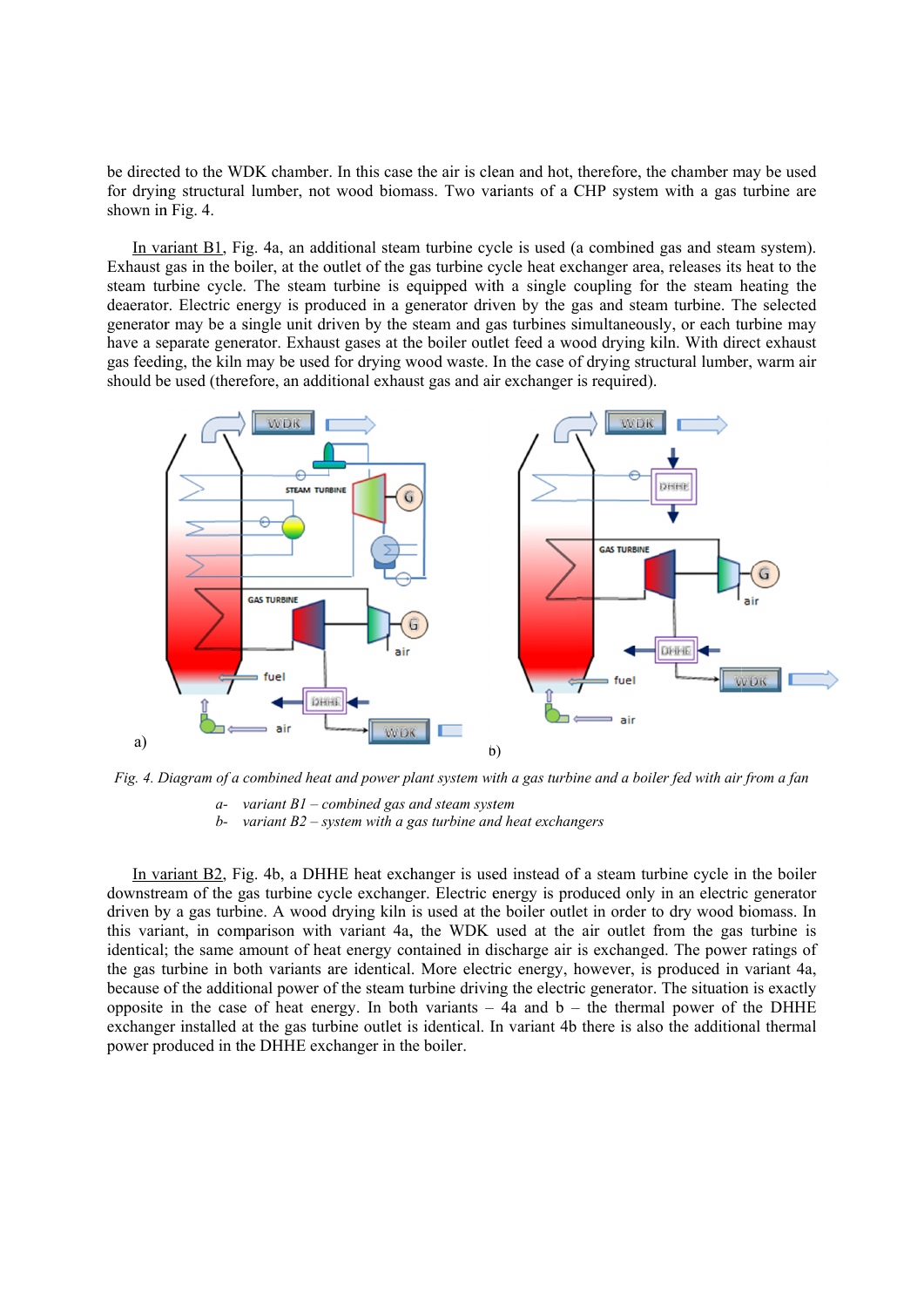#### **3.3. Power plant with a gas turbine and a boiler fed with air from the gas turbine – variant C**

Variant C, Fig. 5, includes boiler supply with hot discharge air from the gas turbine cycle. A DHHE heat exchanger is used in the boiler, downstream of the gas turbine cycle heat exchanger. If the amount of air required by the boiler is lower than the air stream in the gas turbine cycle, a valve on the turbine outlet pipeline opens and the hot air may be used in the wood drying kiln. The exhaust gases at the boiler outlet feed the biomass drying kiln.



*Fig. 5. Di iagram of a co ombined heat a and power pla ant system wit th a gas turbin ne and a boiler r fed with air f from the gas tu urbine – varia nt C*

## **4. Concl lusion**

The proposed wood biomass fired combined heat and power plant systems may become an alternative to conventional power plant solutions due to:

- a large amount of wood waste generated in sawmills, the woodworking sector, including furniture manufacturing, and a large amount of waste of a high calorific value from selective tree and green a areas harvest ting,
- $\bullet$ calorific value without increasing the costs of heat energy necessary for the forced drying of wood b biomass, the proposed method for drying wood waste with waste heat from the cycle doubles the fuel
- the use of wood biomass in the woodworking sector enables a reduction in the costs of electric and heat energy required by a facility, but surplus electric and heat energy may also be generated,
- wood biomass is an environmentally friendly fuel as it comes from a renewable energy source; it has a "zero" CO<sub>2</sub> emission balance.

Another stage of implementation of the presented wood biomass fired power plant systems includes detailed thermodynamic calculations and a technical analysis of the proposed combined heat and power plant systems.